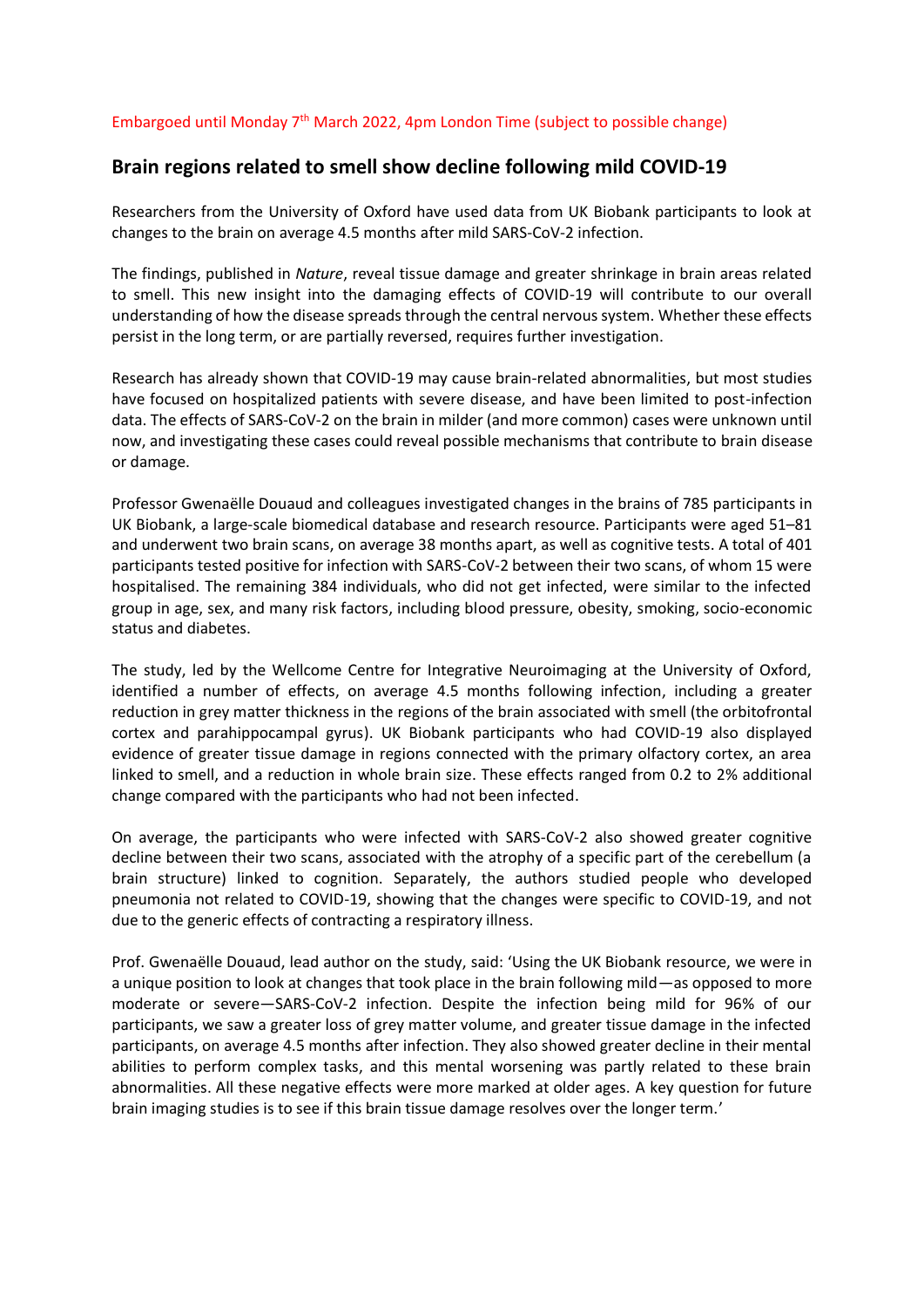Prof. Stephen Smith, senior author on the study, also from the Wellcome Centre for Integrative Neuroimaging, commented: 'Another strength of this study is that it investigated the same people at two different times. Importantly here, the first scan of UK Biobank participants was obtained before they became infected with SARS-CoV-2, and the second scan after infection. The fact that we have the pre-infection scan helps us distinguish brain changes related to the infection from differences that may have pre-existed in their brains.'

Prof. Naomi Allen, Chief Scientist at UK Biobank,said: 'The UK Biobank COVID-19 Repeat Imaging study is the only study in the world to be able to demonstrate "before vs after" changes in the brain associated with SARS-CoV-2 infection. Collecting a second set of multi-organ imaging scans from some people who had been infected with SARS-CoV-2 and from others who had not been infected has generated a unique resource to enable scientists to understand how the virus affects internal organs. We are incredibly grateful to all of the UK Biobank participants for taking the time to be imaged more than once, to enable researchers to gain valuable insights into long term health effects of SARS-CoV-2 infection. '

These findings may be the hallmarks of the degenerative spread of COVID-19, either via pathways related to the sense of smell, inflammation or immune response of the nervous system, or a lack of sensory input owing to a loss of smell. The future vulnerability of the brain regions affected in these participants requires further investigation.

ENDS

## **Notes to Editors:**

For further information or to arrange an interview, please contact the **University of Oxford press office** at <u>[news.office@admin.ox.ac.uk](mailto:news.office@admin.ox.ac.uk)</u> or on +44 (0)1865 280528.

**The paper** 'SARS-CoV-2 is associated with changes in brain structure in UK Biobank' by Douaud *et al*. will be published in *Nature* on March 7. Link to the paper: [https://www.nature.com/articles/s41586-](https://www.nature.com/articles/s41586-022-04569-5) [022-04569-5](https://www.nature.com/articles/s41586-022-04569-5) [\(doi:10.1038/s41586-022-04569-5](doi:10.1038/s41586-022-04569-5)).

**Image caption**: The red-yellow regions are the parts of the brain that shrink the most in the 401 SARS-CoV-2 infected participants, compared with the 384 non-infected participants. These areas are related to the sense of smell, and include the parahippocampal gyrus, the orbitofrontal cortex and the insula. We present the results in half of the brain (the left hemisphere, with inferior, side and medial views), on an average brain that has been "inflated" to show the nooks and crannies of the brain. *Credit: G. Douaud, in collaboration with Anderson Winkler and Saad Jbabdi, University of Oxford and NIH.*

This study was primarily funded by a Wellcome Trust Collaborative Award, "Integrative imaging of brain structure and function in populations and individuals".

The study was led by **Prof. Gwenaëlle Douaud**, from the Wellcome Centre for Integrative Neuroimaging (WIN), an Associate Professor at the Nuffield Department of Clinical Neurosciences (NDCN) and Research Fellow at Green Templeton College, and **Prof. Stephen Smith**, also from the Wellcome Centre for Integrative Neuroimaging, and Professor of Biomedical Engineering at the Nuffield Department of Clinical Neurosciences, both at the University of Oxford.

The **[Wellcome Centre for Integrative Neuroimaging](https://www.win.ox.ac.uk/)** (WIN), established in 2017, is a multi-disciplinary neuroimaging research facility. WIN aims to bridge the gap between laboratory neuroscience and human health, by performing multi-scale studies spanning from animal models through to human populations. The Analysis group within the WIN is dedicated to new methodologies for the analysis of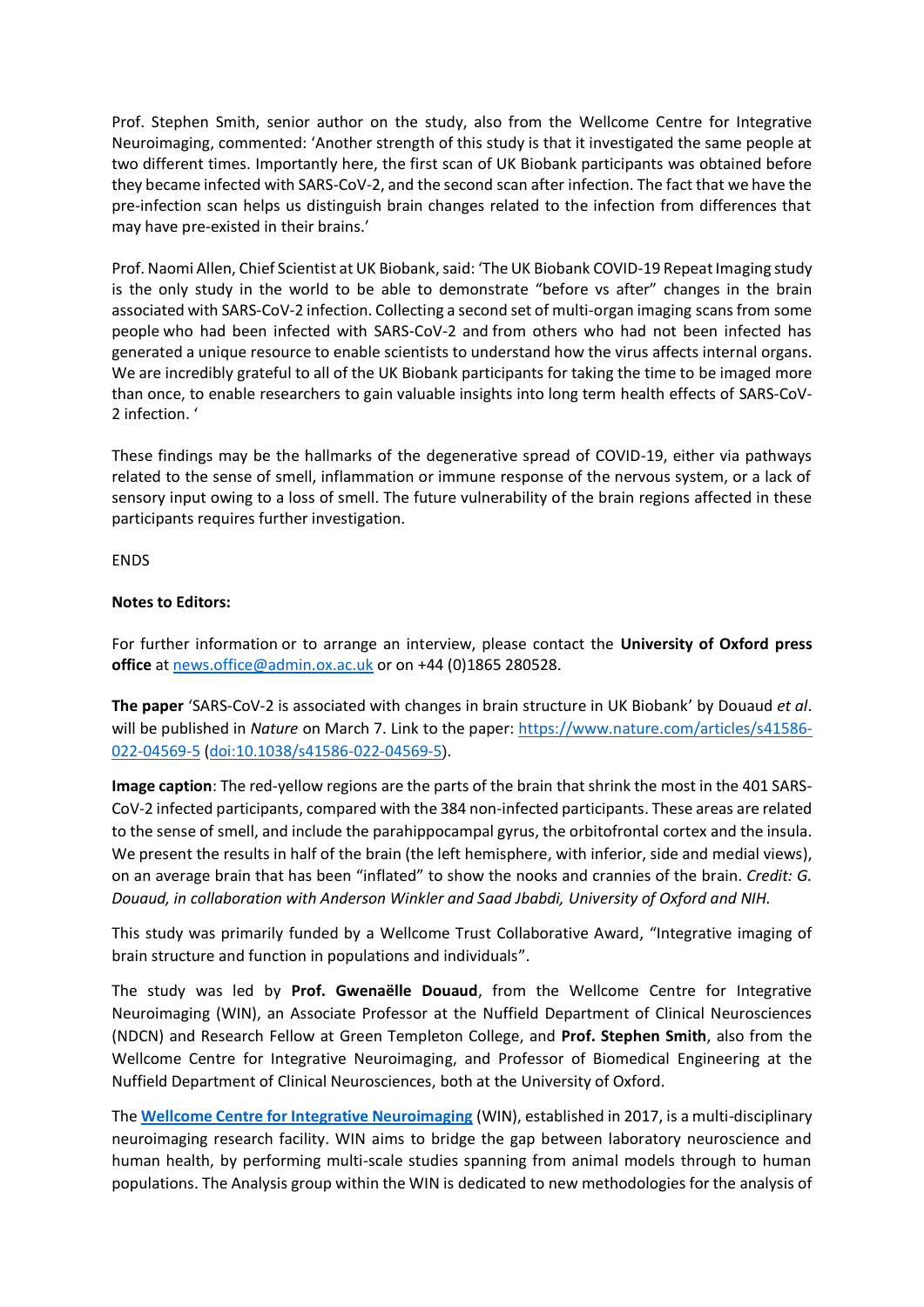functional and structural brain imaging data and is leading the neuroimaging in the UK Biobank project: determining the imaging hardware setup, imaging protocols and post-processing pipeline, in consultation with the wider imaging community.

The **[Nuffield Department of Clinical Neurosciences](http://www.ndcn.ox.ac.uk/)** has an established research and teaching portfolio with a national and international reputation for excellence. It comprises five sections: the Centre for the Prevention of Stroke & Dementia, the Division of Clinical Neurology, the Nuffield Division of Anaesthetics, the Nuffield Laboratory of Ophthalmology and the Wellcome Centre for Integrative Neuroimaging. The Department is based in the John Radcliffe Hospital and has developed a highly integrated and interdisciplinary environment in which research, teaching, clinical training and clinical care interact. This enables new approaches to the understanding, diagnosis and treatment of brain diseases.

**UK Biobank** is a large-scale biomedical database and research resource containing genetic, lifestyle and health information from half a million UK participants. UK Biobank's database, which includes blood samples, heart and brain scans and genetic data of the 500,000 volunteer participants, is globally accessible to approved researchers who are undertaking health-related research that's in the public interest.

UK Biobank recruited 500,000 people aged between 40-69 years in 2006-2010 from across the UK. With their consent, they provided detailed information about their lifestyle, physical measures and had blood, urine and saliva samples collected and stored for future analysis.

UK Biobank's research resource is a major contributor in the advancement of modern medicine and treatment, enabling better understanding of the prevention, diagnosis and treatment of a wide range of serious and life-threatening illnesses – including cancer, heart diseases and stroke. Since the UK Biobank resource was opened for research use in April 2012, over 22,500 researchers from +90 countries have been approved to use it and more than 2,000 peer-reviewed papers that used the resource have now been published.

UK Biobank is generously supported by its founding funders the Wellcome Trust and UK Medical Research Council, as well as the British Heart Foundation, Cancer Research UK, Department of Health, Northwest Regional Development Agency and Scottish Government. The organisation has over 150 dedicated members of staff, based in multiple locations across the UK.

Find out more here: [http://www.ukbiobank.ac.uk](http://www.ukbiobank.ac.uk/)

## **University of Oxford**

Oxford University has been placed number 1 in the Times Higher Education World University Rankings for the sixth year running, and number 2 in the QS World Rankings 2022. At the heart of this success are the twin-pillars of our ground-breaking research and innovation and our distinctive educational offer.

Oxford is world-famous for research and teaching excellence and home to some of the most talented people from across the globe. Our work helps the lives of millions, solving real-world problems